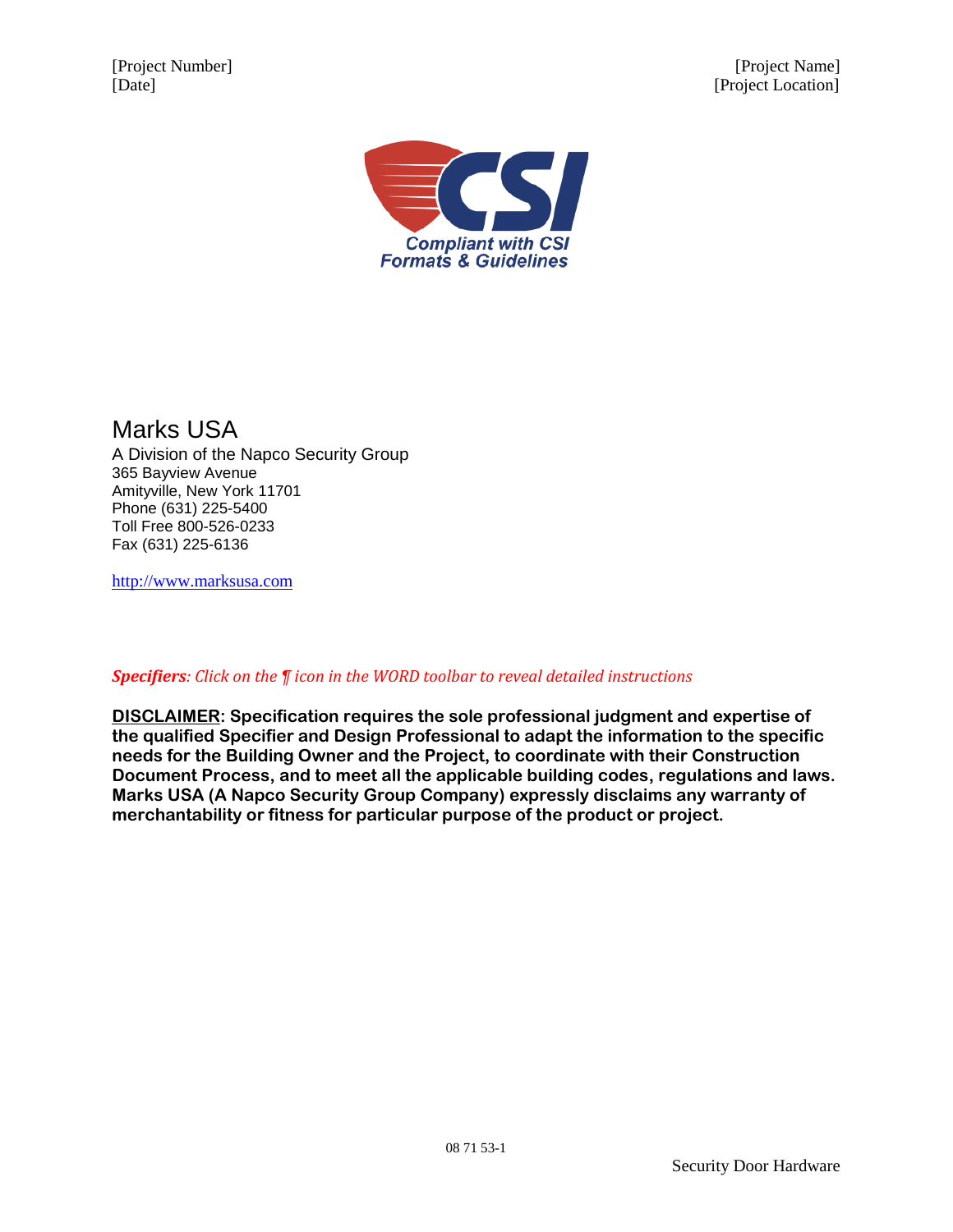# SECTION 08 71 53 SECURITY DOOR HARDWARE

## PART 1 - GENERAL

### 1.1 SUMMARY

- A. Section Includes:
	- a. Mortise Locksets
	- b. Cylindrical Locksets
	- c. Electrified Locksets<br>d. Tubular Locksets
	- **Tubular Locksets**
	- e. Deadbolts and Deadlatches
	- f. Biometrics
	- g. Electronic Access Control Locksets
	- h. Gate Locks
	- i. Institutional Life Safety Mortise Locksets
	- j. Hospital Push/Pulls Locksets
	- k. High Security Cylinders
- B. Related Sections:
	- 1. Section [28 10 00 Electronic Access Control and Intrusion Detection]

## 1.2 REFERENCES

- A. American National Standards Institute (ANSI):
	- 1. ANSI/BHMA A156.13-2005; Standard for Mortise locks including the operational test, security tests, cycle tests, finish tests, material evaluation tests and dimensional criteria.
	- 2. ANSI/BHMA A156.2-2003; Standard for bored and preassembled locks and latches, and includes general information, definitions, dimensional criteria, tests (procedures and required equipment) and their required results to meet grade standards.
- B. Underwriters Laboratory (UL): 1. UL – 1034; Standard of Safety for Burglary-Resistant Electric Locking Mechanisms.

### 1.3 SUBMITTALS

- A. Product Data: 1. Submit manufacturer current technical literature for each type of product.
- B. Shop Drawings:
	- 1. Include details, dimensions, and attachments to other work.
- C. Finish Hardware Schedule:
	- 1. Coordinate finish hardware schedule with project Door Hardware Consultant
	- 2. Coordinate hardware with doors, frames and related work to ensure proper size, thickness, hand, function and finish of hardware. Organize hardware schedule into "hardware sets" indicating complete designations of every item required for each door or opening; and include the following information: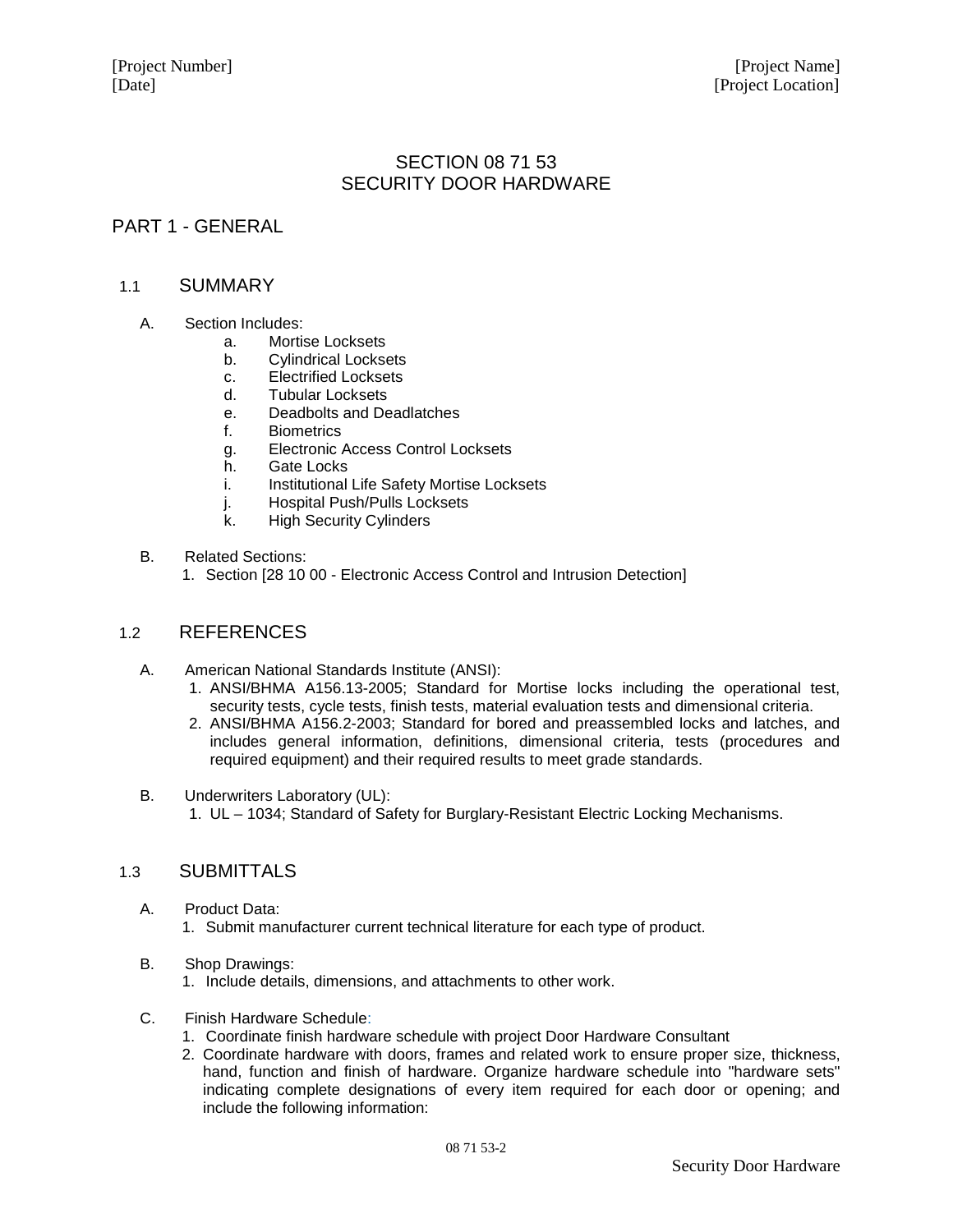- a. Type, style, function, size and finish of each hardware item.
- b. Name and manufacturer of each item.
- c. Fastenings and other pertinent information.
- d. Location of hardware set cross-referenced to indications on drawings both on floor plans and in door and frame schedule.
- e. Explanation of all abbreviations, symbols, codes, etc.
- f. Mounting locations for hardware.
- g. Door and frame sizes and materials.
- D. Wiring Diagrams: Provide complete system wiring diagrams for all electronic access locksets.
- E. Installation Instructions: Provide manufacturers written installation and finish instructions for finish hardware. Send installation instructions to site with hardware.

## 1.4 QUALITY ASSURANCE

- A. Qualifications
	- 1. Manufacturer:

The manufacturer shall have a minimum of ten years experience in the production of Door Hardware.

## 1.5 DELIVERY, STORAGE & HANDLING

- A. Delivery and Acceptance Requirements:
	- 1. Mark or tag each item of hardware, with identification related to final hardware schedule, and include basic installation instructions with each item or package.
	- 2. Wrap and crate finished components and assemblies to prevent damage to finished items.
	- 3. Deliver individually packaged hardware items at the proper time and location (shop or project site) for installation.
	- 4. Determine and coordinate the openings for delivery and installation of equipment.
- B. Storage and Protection:
	- 1. Hardware received, but not installed shall be placed in secured storage. Control handling to prevent losses and delays before and after installation.

### 1.6 WARRANTY

- A. Manufacturer's Warranty:
	- 1. Lifetime Mechanical Limited Warranty MARKS USA warrants that its products are free from defects in materials and workmanship. This warranty is limited to the lifetime of the door on which our lock is installed. In the event our product does not conform to this warranty, MARKS USA will repair or replace the product free of charge. This warranty does not cover defects or damage arising from improper installation, lack of or improper maintenance, improper storage, shipping and handling, ordinary wear and tear, misuse, abuse, accident, unauthorized service, or use with unauthorized non-MARKS products or parts. We reserve the right to make changes in materials, components or manufacturing methods. Liability under all warranties expressed or implied is limited to replacement of the defective goods. This warranty does not cover nor provide for the reimbursement or payment of incidental or consequential damages. Additionally, the company will not warrant ANSI A156.2 Grade 2 lever product installed in educational facilities and student housing.
	- 2. Two Year Electronic Limited Warranty Marks USA warrants to the original purchaser that its products are free from defects in materials and workmanship so long as they occupy the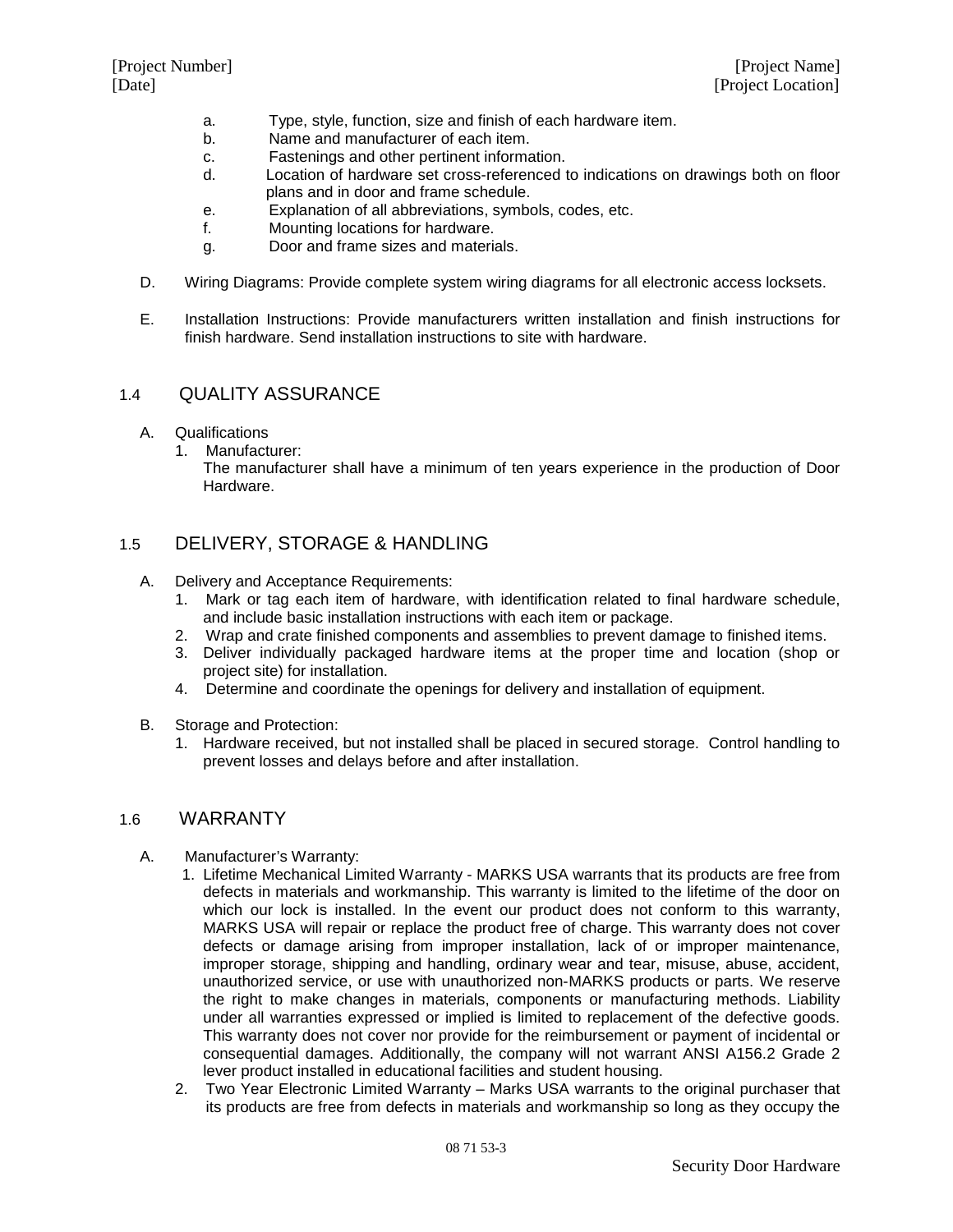premises. In the event our product does not conform to this warranty, MARKS USA will repair or replace the product free of charge at its sole discretion. This warranty does not cover defects or damage arising from improper installation, lack of or improper maintenance, improper storage, shipping and handling, improper application or specification, ordinary wear and tear, misuse, abuse, accident, improper voltage, unauthorized service, or use with unauthorized non-MARKS products or parts.

## PART 2 - PRODUCTS

## 2.1 MANUFACTURERS

- A. List of approved manufacturers:
	- 1. Marks USA 365 Bayview Ave. Amityville, N.Y. 11701 Phone (631) 225-5400 Fax (631) 225-6136
- A. Locksets to be manufactured by Marks USA of Amityville, NY. 11701

#### B. Provide configuration of lock as required by Hardware Group:

### 1. **SERIES 1000 – MORTISE – CERTIFIED FOR OPERATIONAL GRADES (GRADE 1)** a. 5BA-N thru 5WV-N (F01) – PASSAGE/CLOSET LATCHSET<br>b. 5BA-L thru 5WV-L (F02) – PRIVACY LOCK 5BA-L thru 5WV-L (F02) – PRIVACY LOCK<br>5BA-E thru 5WV-E (F04) – ENTRY/OFFICE c. 5BA-E thru 5WV-E (F04) – ENTRY/OFFICE LOCK<br>d. 5BA-J thru 5WV-J (F05) – CLASSROOM LOCK 5BA-J thru 5WV-J (F05) – CLASSROOM LOCK<br>5BA-JM thru 5WV-JM (F06) – HOSPITAL LOCK e. 5BA-JM thru 5WV-JM (F06) – HOSPITAL LOCK f. 5BA-EW thru 5WV-EW (F07) – STOREROOM EXIT LOCK g. 5BA-A thru 5WV-A (F08) – FRONT DOOR LOCK<br>h. 5BA-G thru 5WV-G (F09) – ENTRY/RESTROOM L h. 5BA-G thru 5WV-G (F09) – ENTRY/RESTROOM LOCK i. 5BA-A thru 5WV-A (F10) – ENTRY/OFFICE LOCK<br>i. 5BA-FC thru 5WV-FC (F11) – EXIT LOCK j. 5BA-FC thru 5WV-FC k. 5BA-F thru 5WV-F (F12) – ENTRY/OFFICE LOCK l. 5BA-FW thru 5WV-FW (F13) – DORMITORY LOCK m. 5BA-C thru 5WV-C (F14) – STORE DOOR LOCK<br>n. 5BA-H thru 5WV-H (F15) – HOTEL/MOTEL LOCK n. 5BA-H thru 5WV-H (F15) – HOTEL/MOTEL LOCK o. 5T (F16) – DEADLOCK /KEY BOTH SIDES p. 5P (F17) – DEADLOCK /KEY OUT OR TURN INSIDE q. 5S (F18) – DEADLOCK /KEY OUTSIDE r. 5BA-LF thru 5WV-LF (F19) - PRIVACY/BEDROOM OR BATH LOCK s. 5BA-FD thru 5WV-FD (F20) – APARTMENT LOCK<br>t. 5BA-B thru 5BA-B (F21) - ENTRY/OFFICE LOC t. 5BA-B thru 5BA-B (F21) - ENTRY/OFFICE LOCK u. 5BA-LJ thru 5WV-LJ (F22) - PRIVACY LOCK<br>v. 5BA-GL thru 5WV-GL (F26) – INSTITUTION PR v. 5BA-GL thru 5WV-GL (F26) –INSTITUTION PRIVACY LOCK w. 5SC (F29) – CLASSROOM LOCK x. 5BA-WW thru 5WV-WW  $(F30)$  – INSTITUTION LOCK<br>y. 5BA-EX thru 5WV-EX  $(F31)$  – EXIT LOCK y. 5BA-EX thru 5WV-EX<br>z. 5BA-GC thru 5WV-GC z. 5BA-GC thru 5WV-GC (F32) – INTRUDER LATCH BOLT aa. 5BA-FX thru 5WV-FX (F33) – DORMITORY LOCK<br>bb. 5BA-FC thru 5WV-FC (F34) – INTRUDER DEADBC bb. 5BA-FC thru 5WV-FC (F34) – INTRUDER DEADBOLT cc. 5BA-AC thru 5WV-AC (F35) – ENTRANCE

#### 2. **SERIES 1000 – MORTISE – CERTIFIED FOR SECURITY GRADES (GRADE 1)**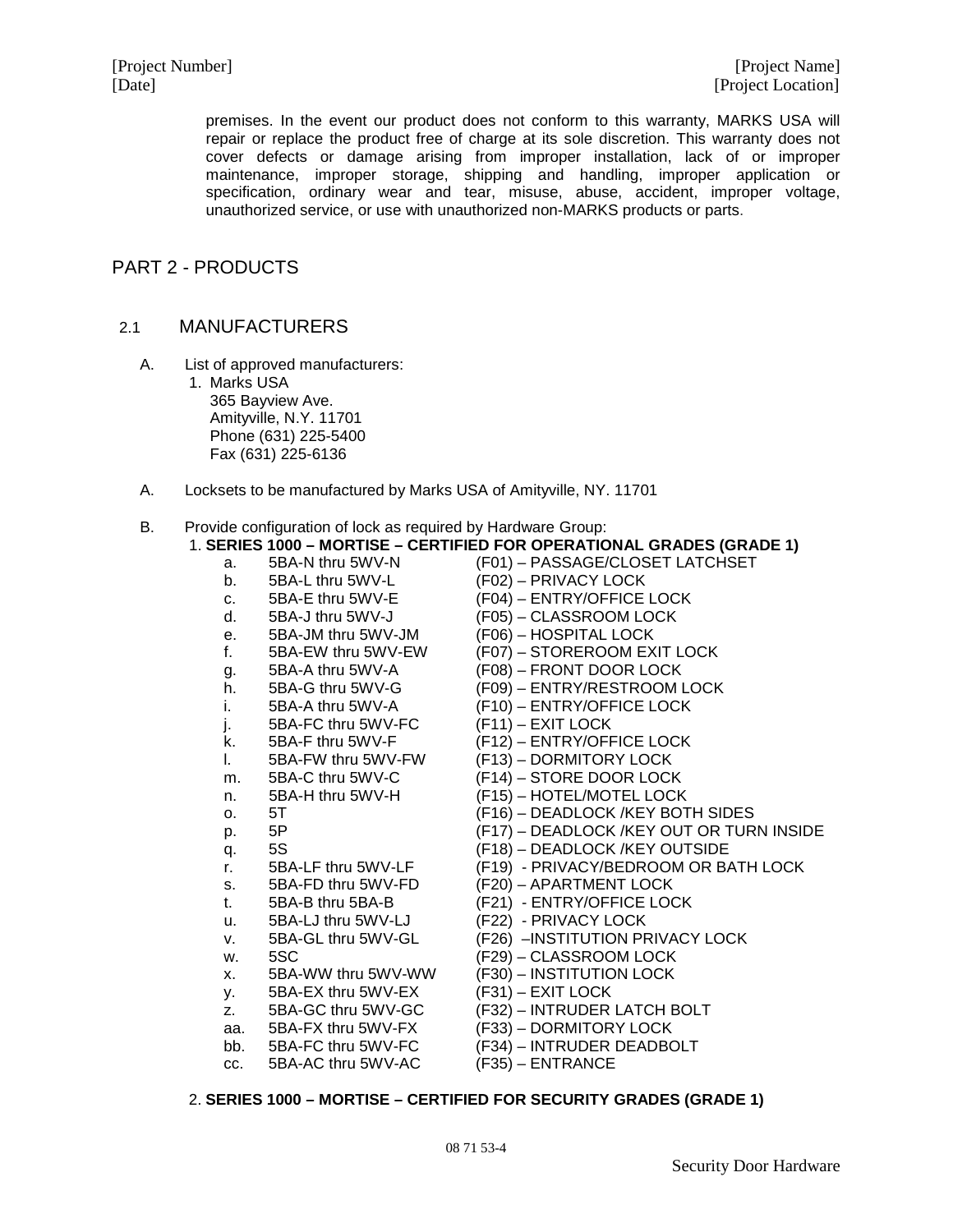- a. 5BA-E thru 5WV-E (F04) ENTRY/OFFICE LOCK
- b. 5BA-J thru 55WV-JM (F05) CLASSROOM LOCK
- c. 5BA-JM thru 5WV-JM (F06) HOSPITAL LOCK
- 
- 
- 
- 
- h. 5BA-FC thru 5WV-FC (F11)- EXIT LOCK<br>i. 5BA-F thru 5WV-F (F12)- ENTRY/OFF
- 
- 
- 
- 
- 
- 
- 
- 
- 
- 
- 
- s. 5SC (F29) CLASSROOM LOCK t. 5BA-WW thru 5WV-WW (F30) - INSTITUTION LOCK
- 
- v. 5BA-FX thru 5WV-FX (F33) DORMITORY LOCK
- 
- x. 5BA-AC thru 5WV-AC (F35) ENTRANCE
- 
- 
- 
- d. 5BA-EW thru 5WV-EW (F07)- STOREROOM EXIT LOCK
- e. 5BA-A thru 5WV-A (F08)- FRONT DOOR LOCK
- f. 5BA-G thru 5WV-G (F09)- ENTRY/RESTROOM LOCK
- g. 5BA-A thru 55WV-A (F10)- ENTRY/OFFICE LOCK
	-
	- (F12)- ENTRY/OFFICE LOCK
- j. 5BA-FW thru 5WV-FW (F13)- DORMITORY LOCK
- k. 5BA-C thru 5WV-C (F14)- STORE DOOR LOCK<br>I. 5BA-H thru 5WV-H (F15)- HOTEL/MOTEL LOCK
- l. 5BA-H thru 5WV-H (F15)- HOTEL/MOTEL LOCK
- m. 5T (F16)- DEADLOCK /KEY BOTH SIDES
- n. 5P (F17)- DEADLOCK /KEY OUT OR TURN INSIDE
- o. 5S (F18)- DEADLOCK /KEY OUTSIDE
- p. 5BA-FD thru 5WV-FD (F20)- APARTMENT LOCK
- q. 5BA-B thru 5WV-B (F21)- ENTRY/OFFICE LOCK
- r. 5BA-GL thru 5WV-GL (F26)- INSTITUTION PRIVACY LOCK
	-
	-
- u. 5BA-GC thru 5WV-GC (F32) INTRUDER LATCH BOLT
	-
- w. 5BA-FC thru 5WV-FC (F34) INTRUDER DEADBOLT
	-
	-

#### 3. **SERIES 4000-BORED (CYLINDRICAL) AND PREASSEMBLED LOCKS AND LATCHES (GRADE 1)**

- a. 180/280/195/295/395**N** (F75)- PASSAGE b. 180L/280/195/295/395**L** (F76A)- PRIVACY LOCK c. 180L/280/195/295/395**P** (F77A)- PATIO/INNER OFFICE LOCK d. 180L/280/195/295/395**DC** (F80)- COMMUNICATING LOCK
- e. 180L/280/195/295**RDC** (F80)- COMMUNICATING LOCK
- f. 180L/280/195/295/395**AB** (F81)- OFFICE LOCK
- g. 180L/280/195/295**RAB** (F81)- OFFICE LOCK
- h. 180L/280/195/295/395**AB** (F82A)- ENTRY LOCK
- i. 180L/280/195/295**RAB** (F82A)- ENTRY LOCK
- j. 180L/280/195/295/395**AQ** (F83)- EXIT LOCK
- k. 180L/280/195/295/395**S** (F84)- CLASSROOM LOCK
- 
- l. 180L/280/195/295**RS** (F84)- CLASSROOM LOCK
- m. 180L/280/195/295/395**F** (F86)- STOREROOM LOCK n. 180L/280/195/295**RF** (F86)- STOREROOM LOCK
- 
- o. 180L/280/195/295/395**DW** (F87)- ASYLUM LOCK
- p. 180L/280/195/295**RDW** (F87)- ASYLUM LOCK q. 180L/280/195/295/395**DA** (F88)- ENTRY/RESTROOM LOCK
- r. 180L/280/195/295**RDA** (F88)- ENTRY/RESTROOM LOCK
- 
- s. 180L/280/195/295/395**FQ** (F89)- EXIT LATCH t. 180L/280/195/295/395**T** (F90)- DORMITORY LOCK
- u. 180L/280/195/295/395**RT** (F90)- DORMITORY LOCK
- v. 180L/280/195/295/395**BS** (F92)- SERVICE STATION DOOR LOCK
- w. 180L/280/195/295/395**RBS** (F92)- SERVICE STATION DOOR LOCK
- 
- x. 180L/280/195/295/395**H** (F93)- HOTEL/MOTEL LOCK
- y. 180L/280/195/295/395**AB** (F109)- ENTRY/OFFICE LOCK
- z. 180L/280/195/295/395**RAB** (F109)- ENTRY/OFFICE LOCK
- aa. 180L/280/195/295/395**DB** (F110)- CLASSROOM LOCK

08 71 53-5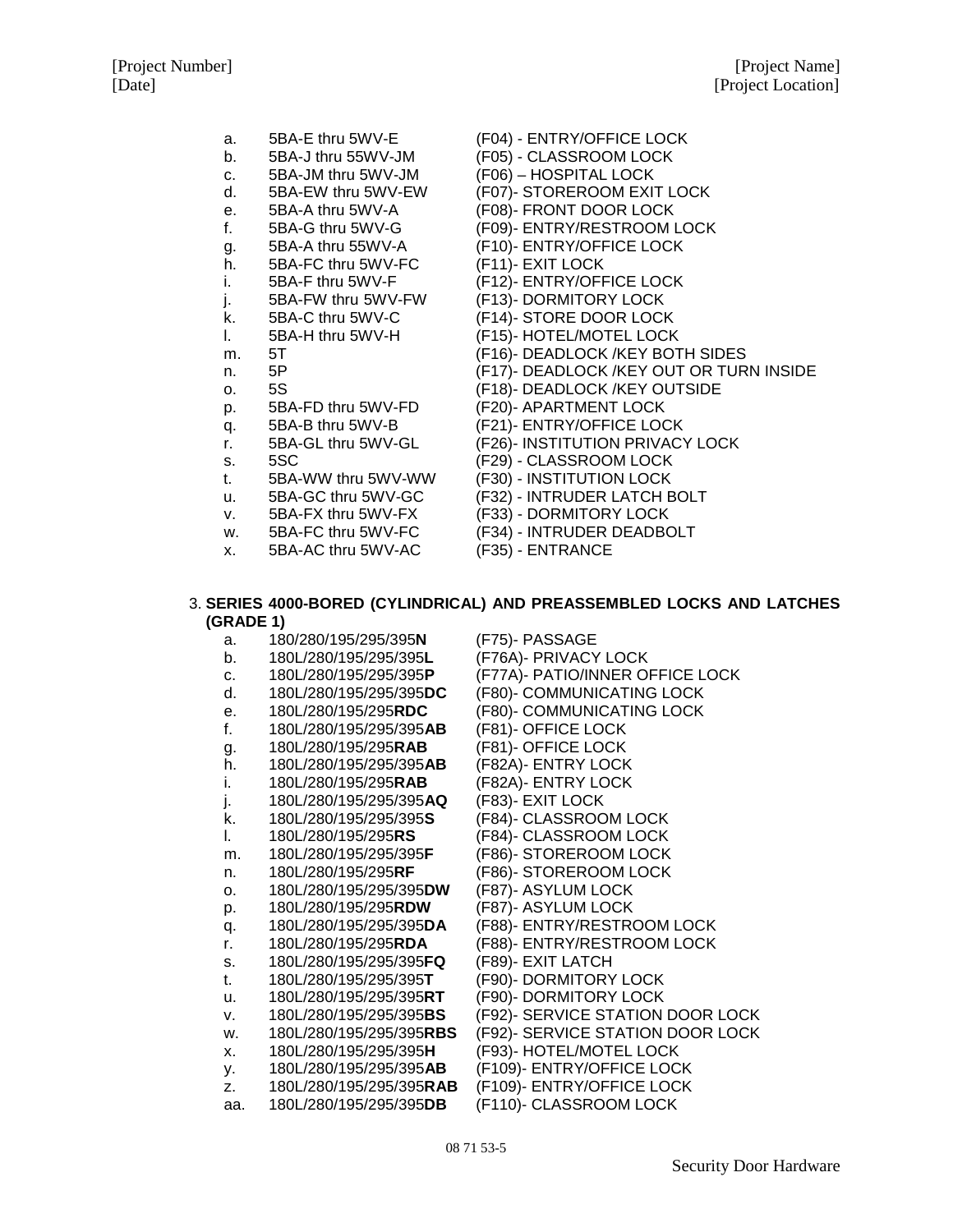- bb. 180L/280/195/295/395**RDB** (F110) CLASSROOM LOCK
- cc. 180L/280/195/295/395**NB** (F111) COMMUNICATING PASSAGE
- -
- 
- 180L/280/195/295/395**FB** (F112) COMMUNICATING STOREROOM LOCK<br>180L/280/195/295/395**RFB** (F112) COMMUNICATING STOREROOM LOCK
- ee. 180L/280/195/295/395**RFB** (F112) COMMUNICATING STOREROOM LOCK
- ff. 180L/280/195/295/395**SB** (F113) COMMUNICATING CLASSROOM LOCK
- gg. 180L/280/195/295/395**RSB** (F113) COMMUNICATING CLASSROOM LOCK

### 4. **BORED (CYLINDRICAL) AUXILIARY DEADLATCHES**

- a. 31K,31K-G1 (E06071) CYLINDER X TURNPIECE
- b. 31L,31L-G1 (E06081) COMMUNICATING SINGLE CYLINDER
- c. 31M, 31M-G1 (E06061) DOUBLE CYLINDER
- d. 31M,31S-G1 (E06091) CLASSROOM

### 5. **FINISH TYPES**

- a. US3 (Polished Brass, Clear Coated/BHMA CODE-605)
- b. US3E (Polished Brass "PVD"/BHMA CODE-605E)
- c. US4 (Satin Brass, Clear Coated/BHMA CODE 606 and 606E)
- d. US10(Satin Bronze, Clear Coat/BHMA CODE 612)
- e. US10E(Satin Bronze, "PVD"/BHMA CODE 612E)<br>f. US10B(Dark Bronze Clear Coated/BHMA CODE (
- US10B(Dark Bronze Clear Coated/BHMA CODE 613B)
- g. US15(Satin Nickel Plated/BHMA CODE 619 & 619E)
- h. US26(Bright Chrome over Brass or Bronze/BHMA CODE 625 & 625E)
- i. US26D(Satin Chrome over Brass or Bronze/BHMA CODE 626 & 626E)
- j. US32(Polished Stainless Steel 300 Series/BHMA CODE 629)
- k. US32D(Satin Stainless Steel 300 Series/BHMA CODE 630)
- l. US3E(Inorganic coating over Brass/BHMA CODE 605E)
- m. US3E(Inorganic coating over Zinc/BHMA CODE 605E)

## PART 3 - EXECUTION

## 3.1 EXAMINATION

A. Examine doors frames, and related items for conditions that would prevent the proper application of finish hardware. Do not proceed until defects are corrected.

## 3.2 INSTALLATION

A. Install finish hardware in accordance with reviewed hardware schedule and manufacturer's printed instructions. Pre-fit hardware before finish is applied, remove and re-install after finish is completed. Install hardware so parts operate smoothly, close tightly and do not rattle.

## 3.3 FIELD QUALITY CONTROL

A. After installation has been completed, provide the services of a qualified hardware consultant to check project to determine proper application of finish hardware according to schedule. Also check operation and adjustment of hardware items.

## 3.4 ADJUSTING